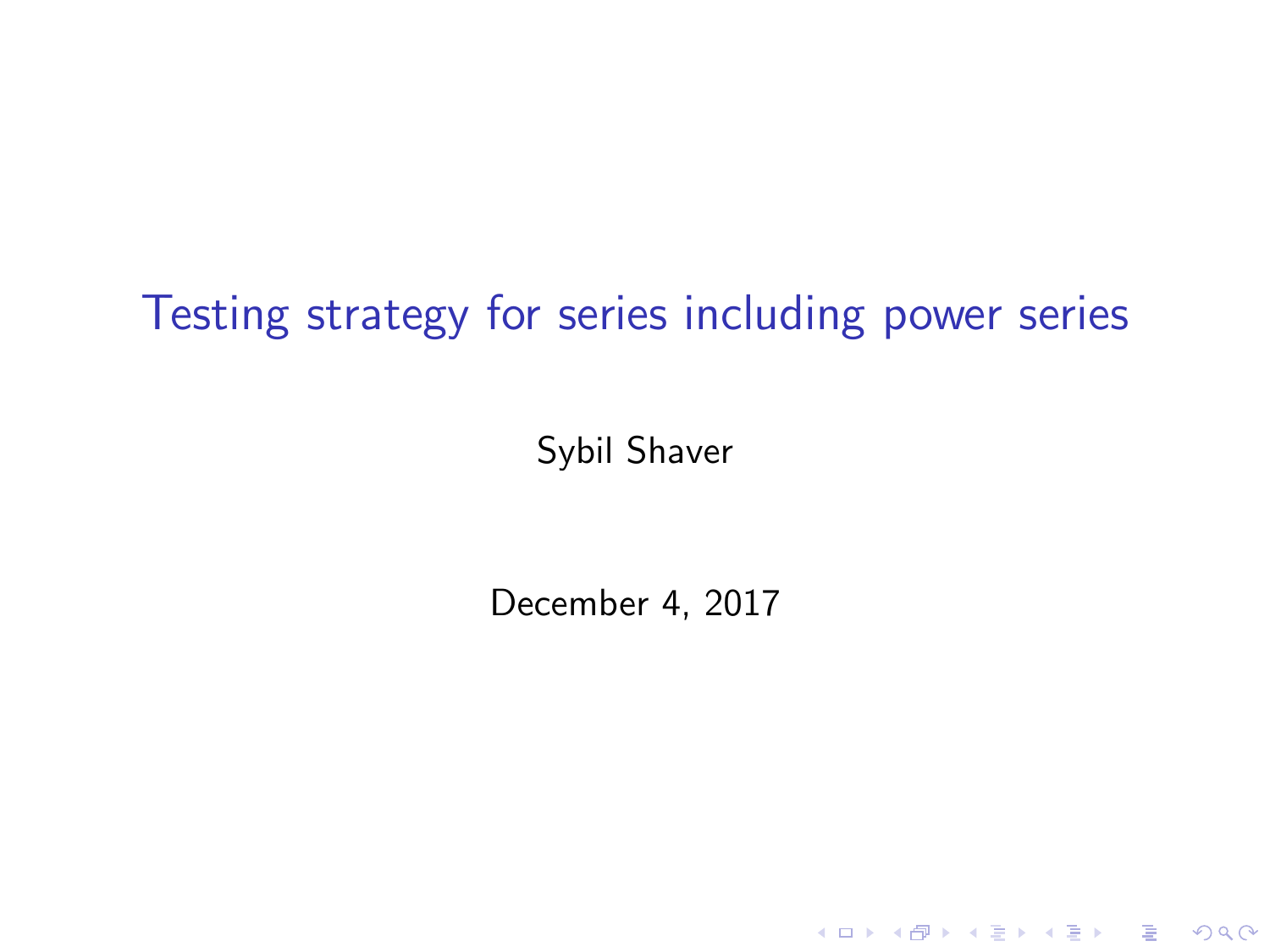First check if the limit of the terms is  $0$  (if it is easy to do so)

KO KKOK KEK KEK LE I DAG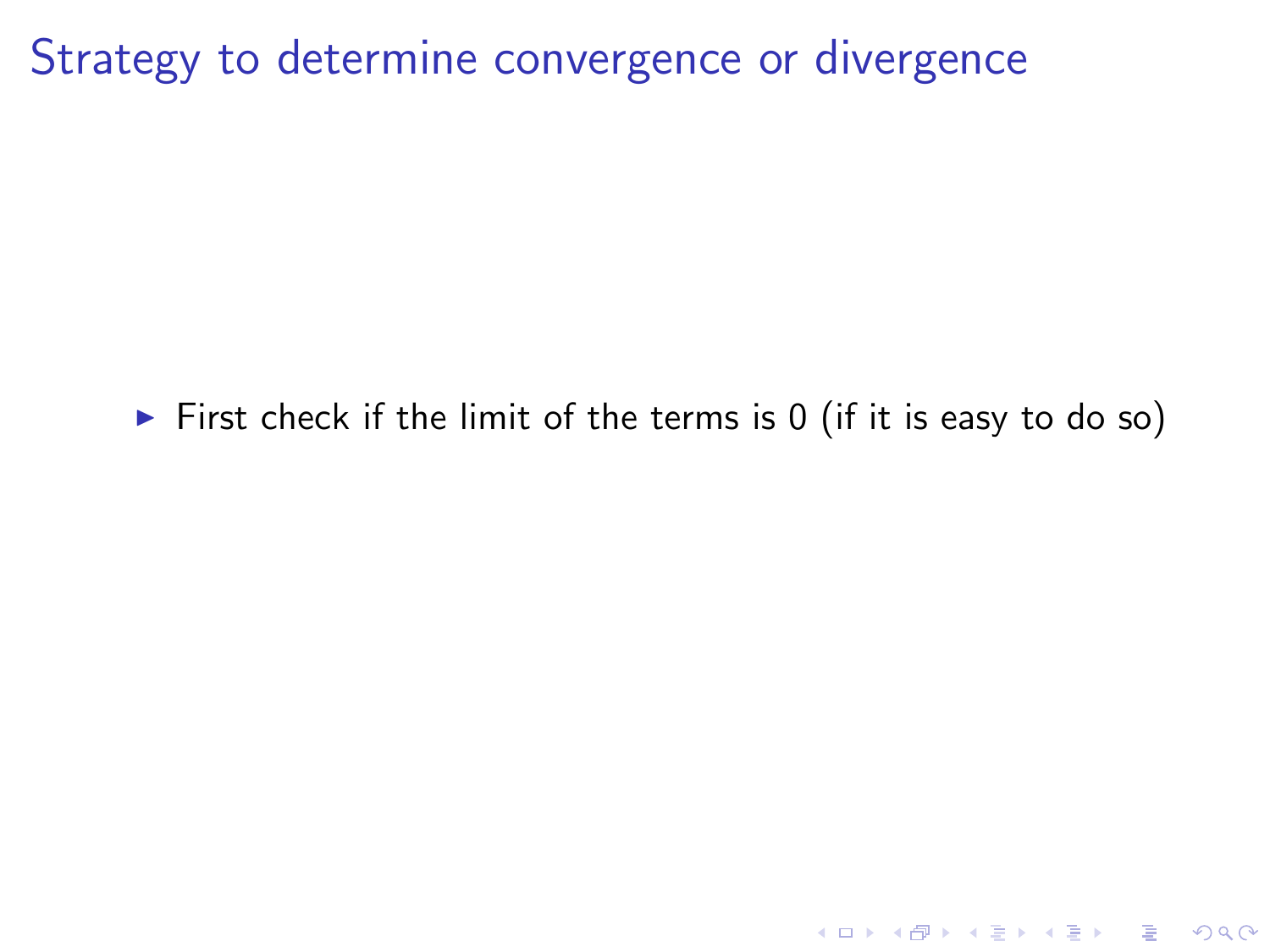First check if the limit of the terms is  $0$  (if it is easy to do so)

**K ロ ▶ K @ ▶ K 할 X X 할 X 및 할 X X Q Q O** 

If the limit of the terms is not 0, the series will diverge.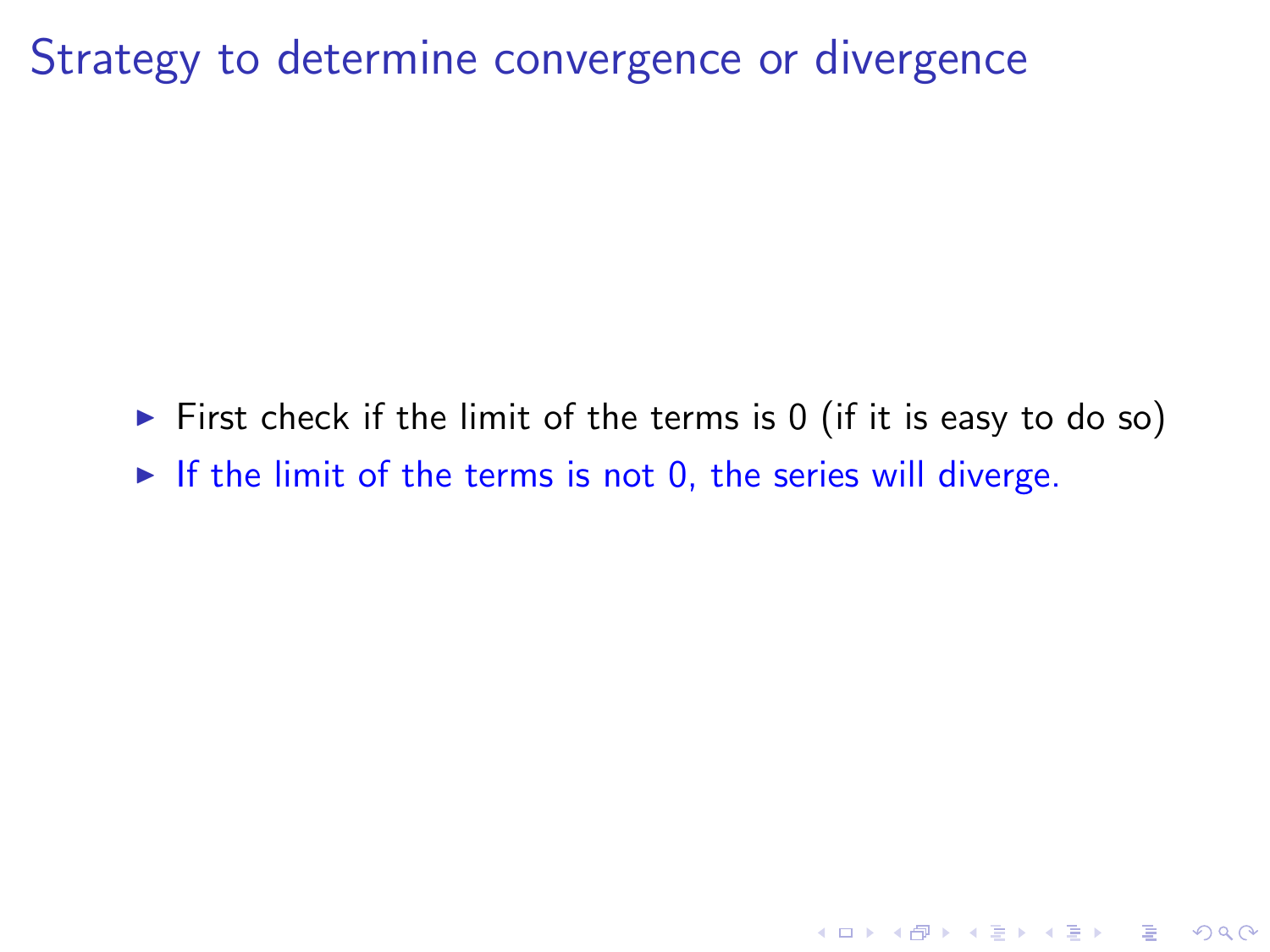If the limit of the terms is 0, is it a p-series or a geometric series?

K ロ ▶ K @ ▶ K 할 > K 할 > 1 할 > 1 이익어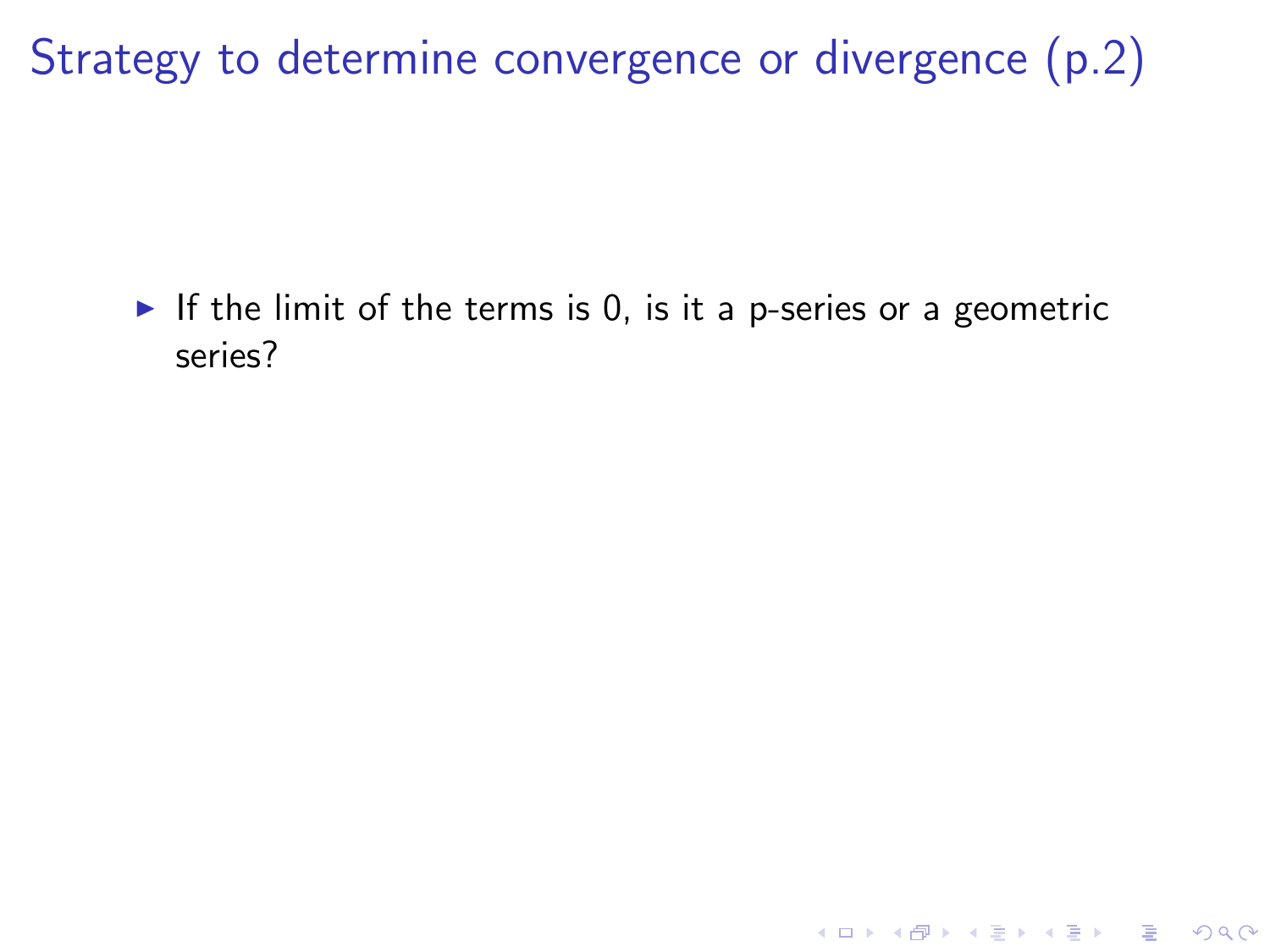If the limit of the terms is 0, is it a p-series or a geometric series?

A p-series  $\sum_{n=1}^{\infty}$  $n=1$ 1  $\frac{1}{n^p}$  will converge if  $p > 1$  and otherwise diverge.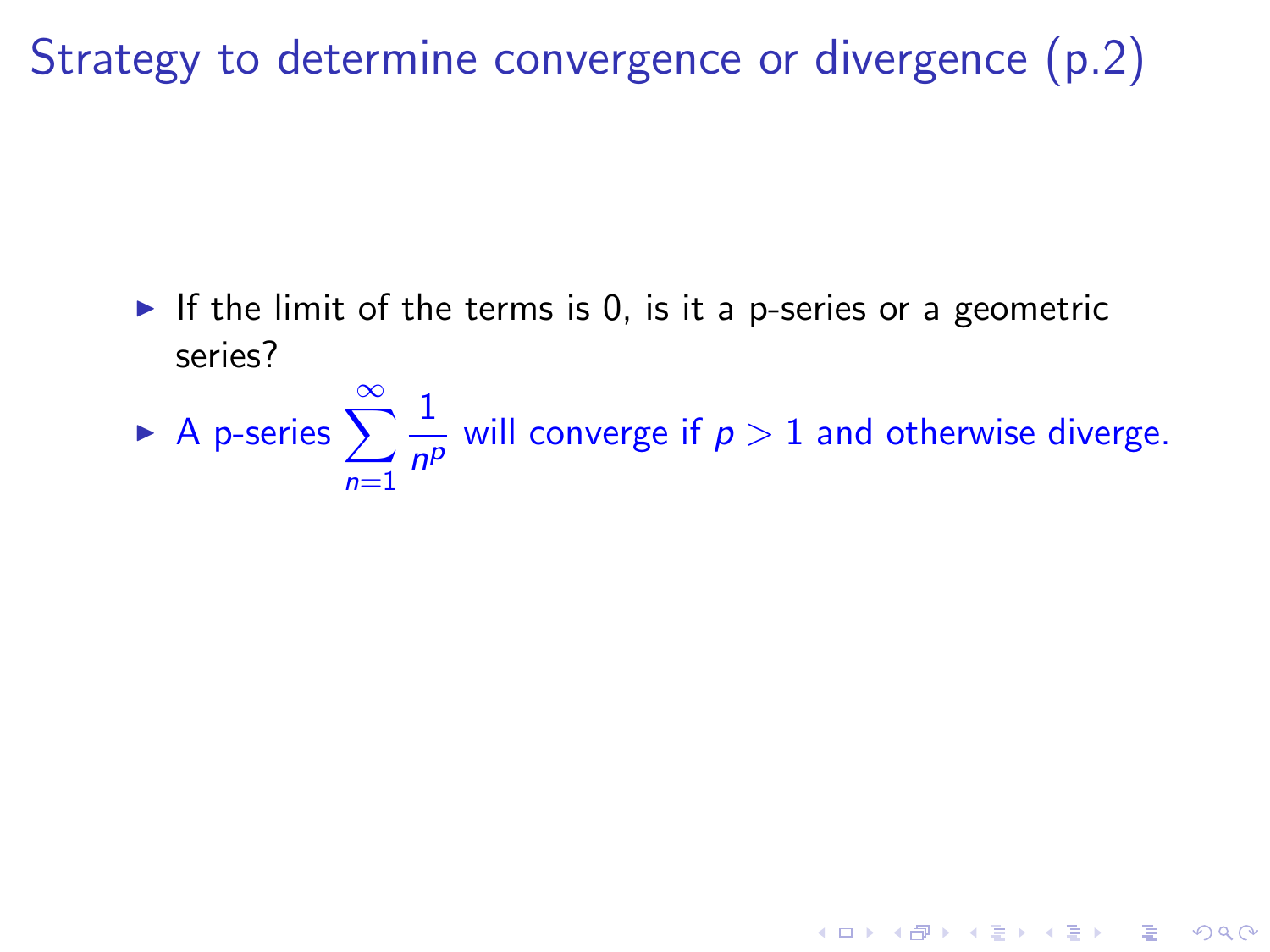If the limit of the terms is 0, is it a p-series or a geometric series?

A p-series  $\sum_{n=1}^{\infty}$  $n=1$ 1  $\frac{1}{n^p}$  will converge if  $p > 1$  and otherwise diverge. ► A geometric series  $\sum_{r=1}^{\infty} r^p$  will converge if  $|r| < 1$  and  $n=0$ otherwise diverge.

KID KA KERKER KID KO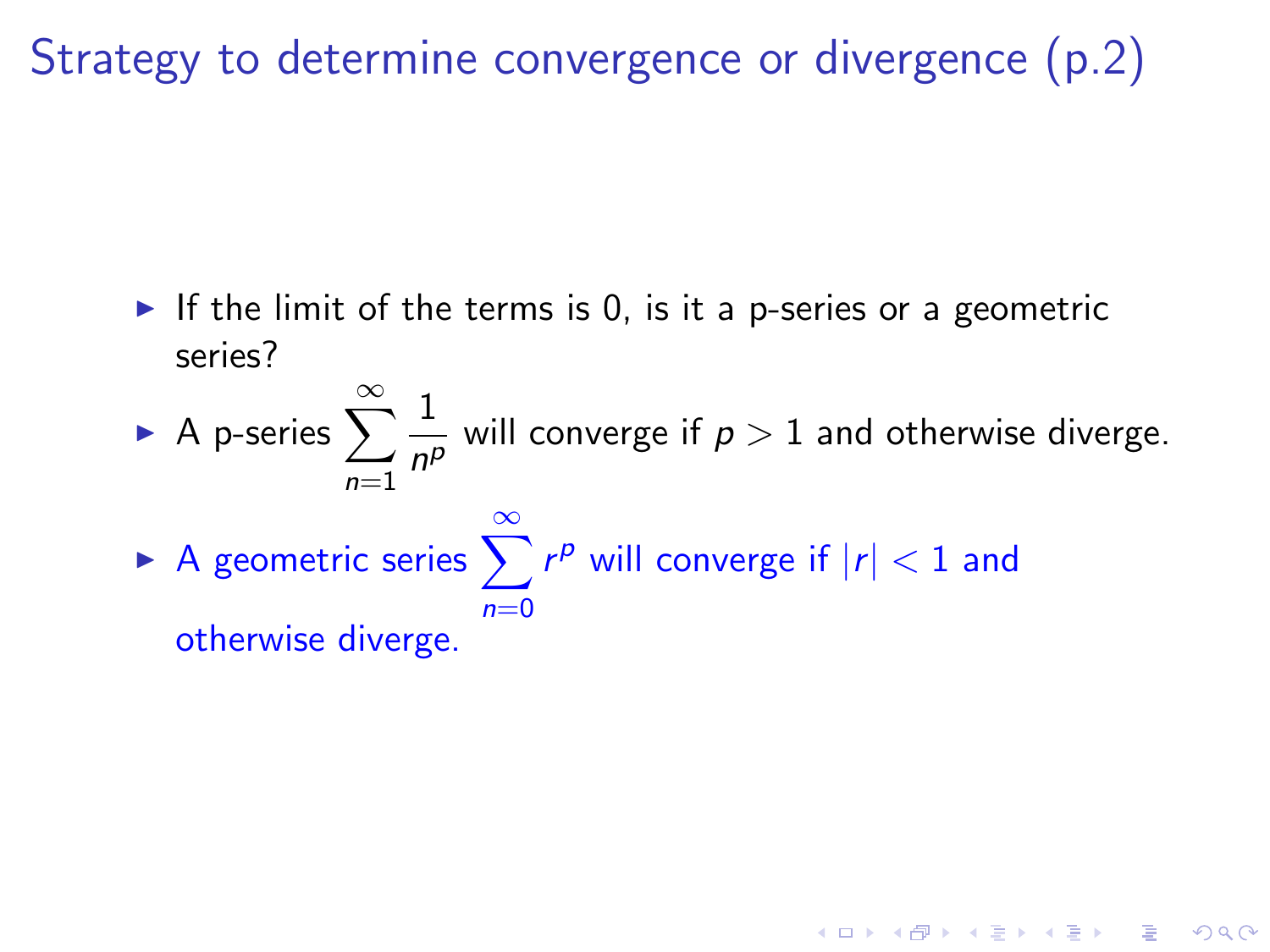For series whose terms are positive If the limit of the terms is 0, or not easy to find.

 $\blacktriangleright$  Try to use direct or limit comparison to a known series

**KORK STRATER STRAKER**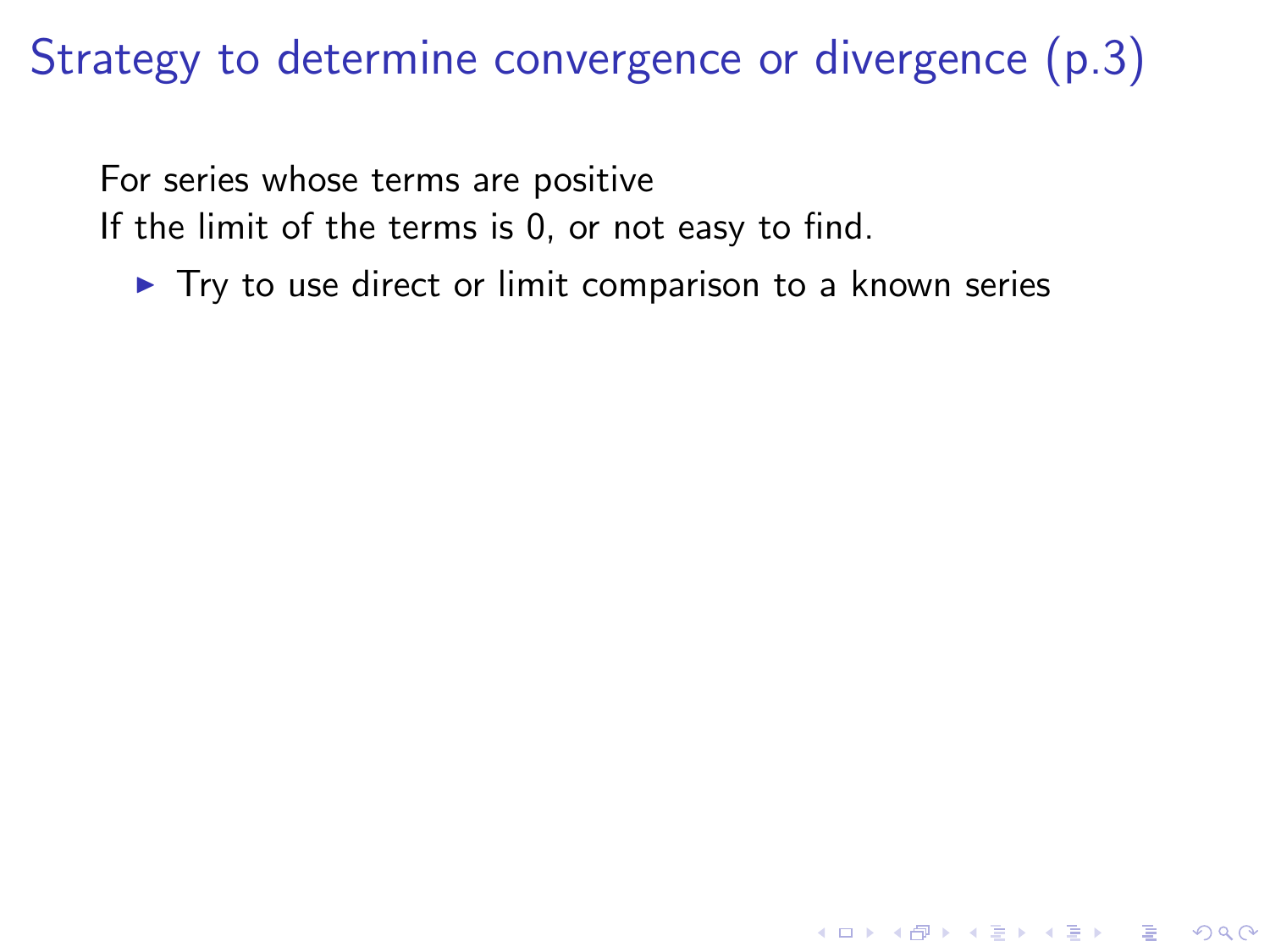For series whose terms are positive If the limit of the terms is 0, or not easy to find.

- $\triangleright$  Try to use direct or limit comparison to a known series
- $\triangleright$  Especially useful for series which are similar to geometric or p-series.

**KORK STRATER STRAKER**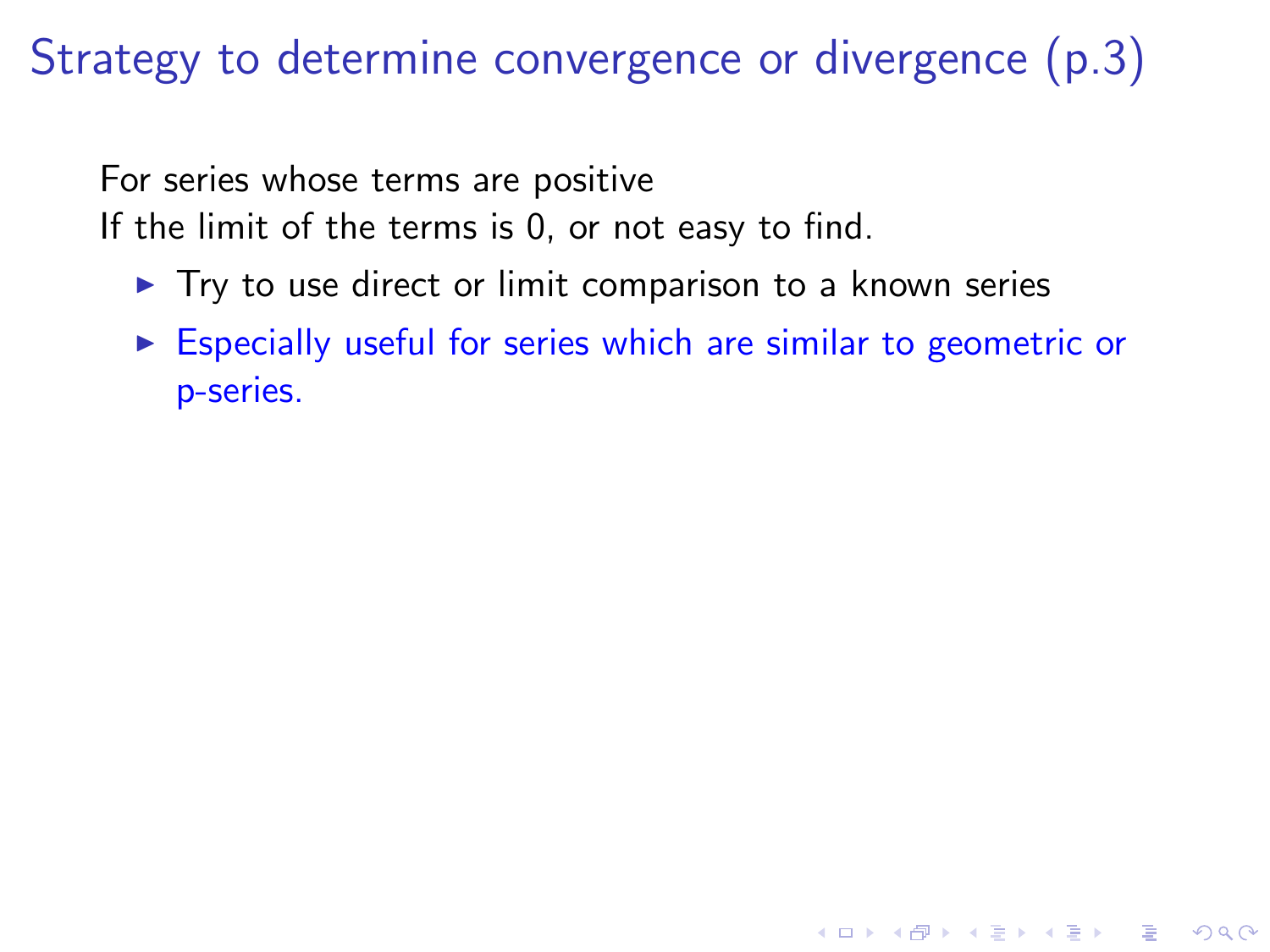For series whose terms are positive If the limit of the terms is 0, or not easy to find.

- $\blacktriangleright$  Try to use direct or limit comparison to a known series
- $\triangleright$  Especially useful for series which are similar to geometric or p-series.
- $\triangleright$  For direct comparison, the inequality must be in the correct direction.

**KORKA SERKER ORA**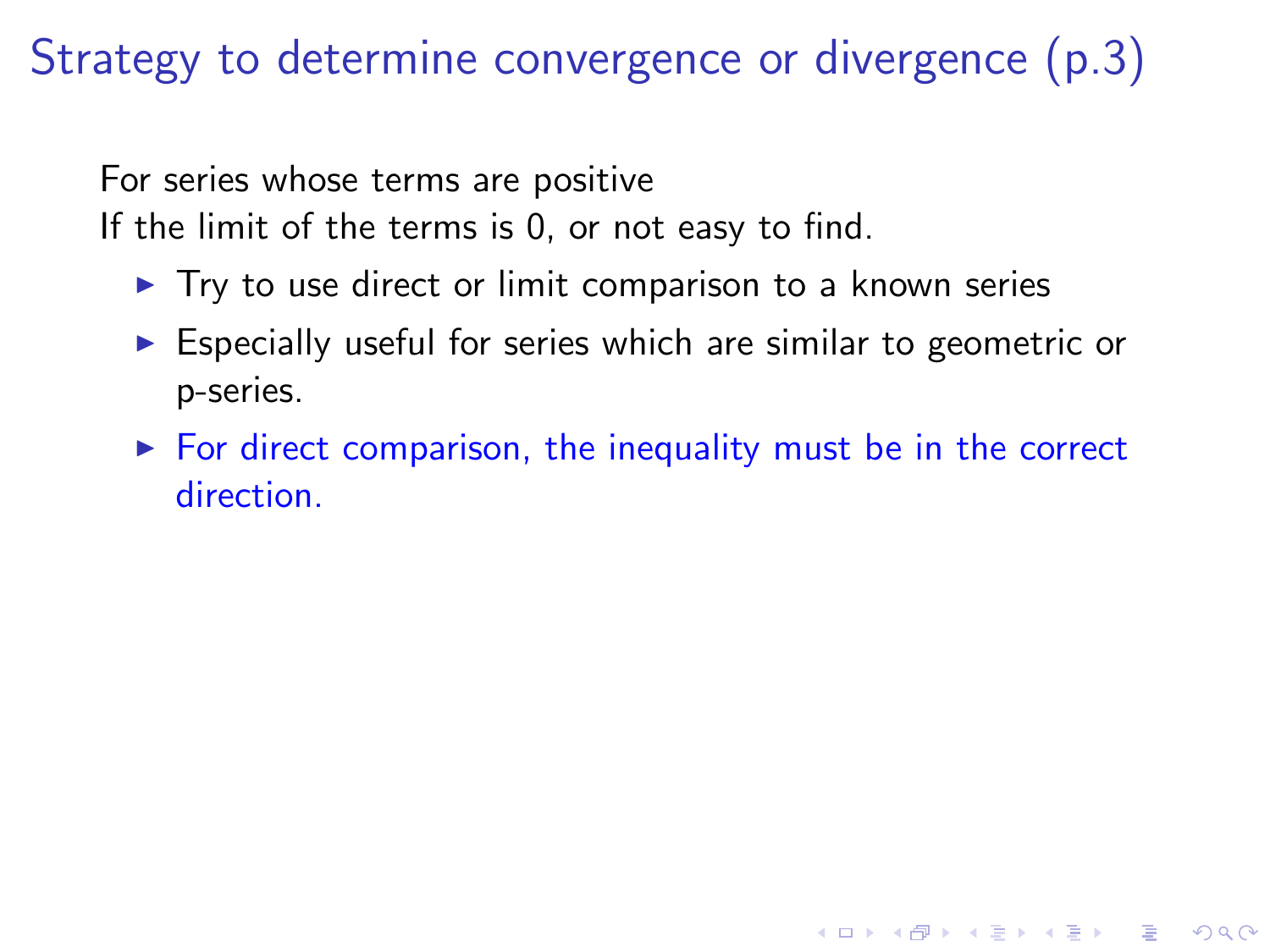For series whose terms are positive If the limit of the terms is 0, or not easy to find.

- $\triangleright$  Try to use direct or limit comparison to a known series
- $\triangleright$  Especially useful for series which are similar to geometric or p-series.
- $\triangleright$  For direct comparison, the inequality must be in the correct direction.
- A series whose terms are  $\leq$  the terms of a convergent series will converge.

**KORKA SERKER ORA**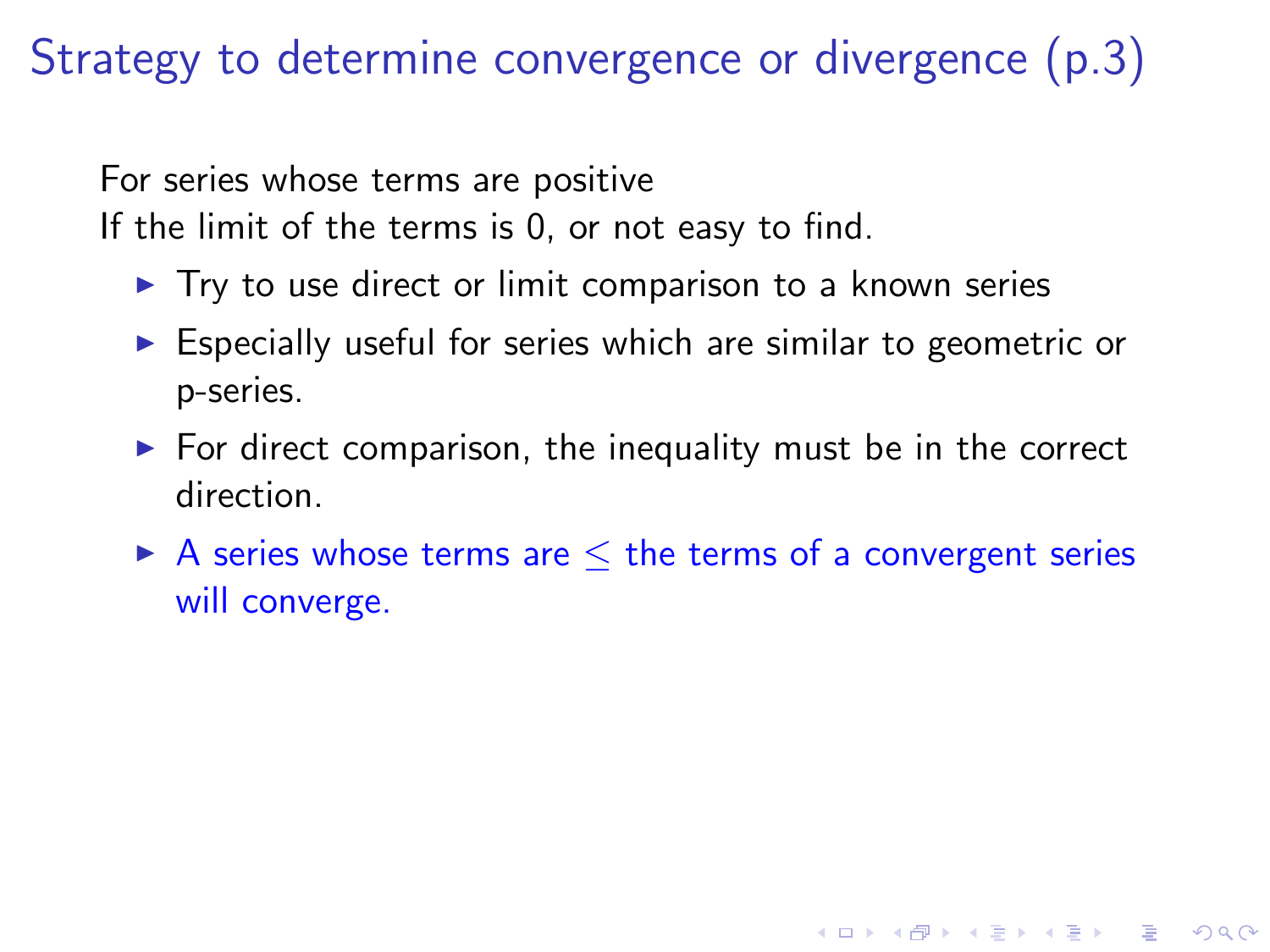For series whose terms are positive If the limit of the terms is 0, or not easy to find.

- $\triangleright$  Try to use direct or limit comparison to a known series
- $\triangleright$  Especially useful for series which are similar to geometric or p-series.
- $\triangleright$  For direct comparison, the inequality must be in the correct direction.
- A series whose terms are  $\leq$  the terms of a convergent series will converge.
- A series whose terms are  $\geq$  the terms of a divergent series will diverge.

**K ロ ▶ K @ ▶ K 할 X X 할 X 및 할 X X Q Q O**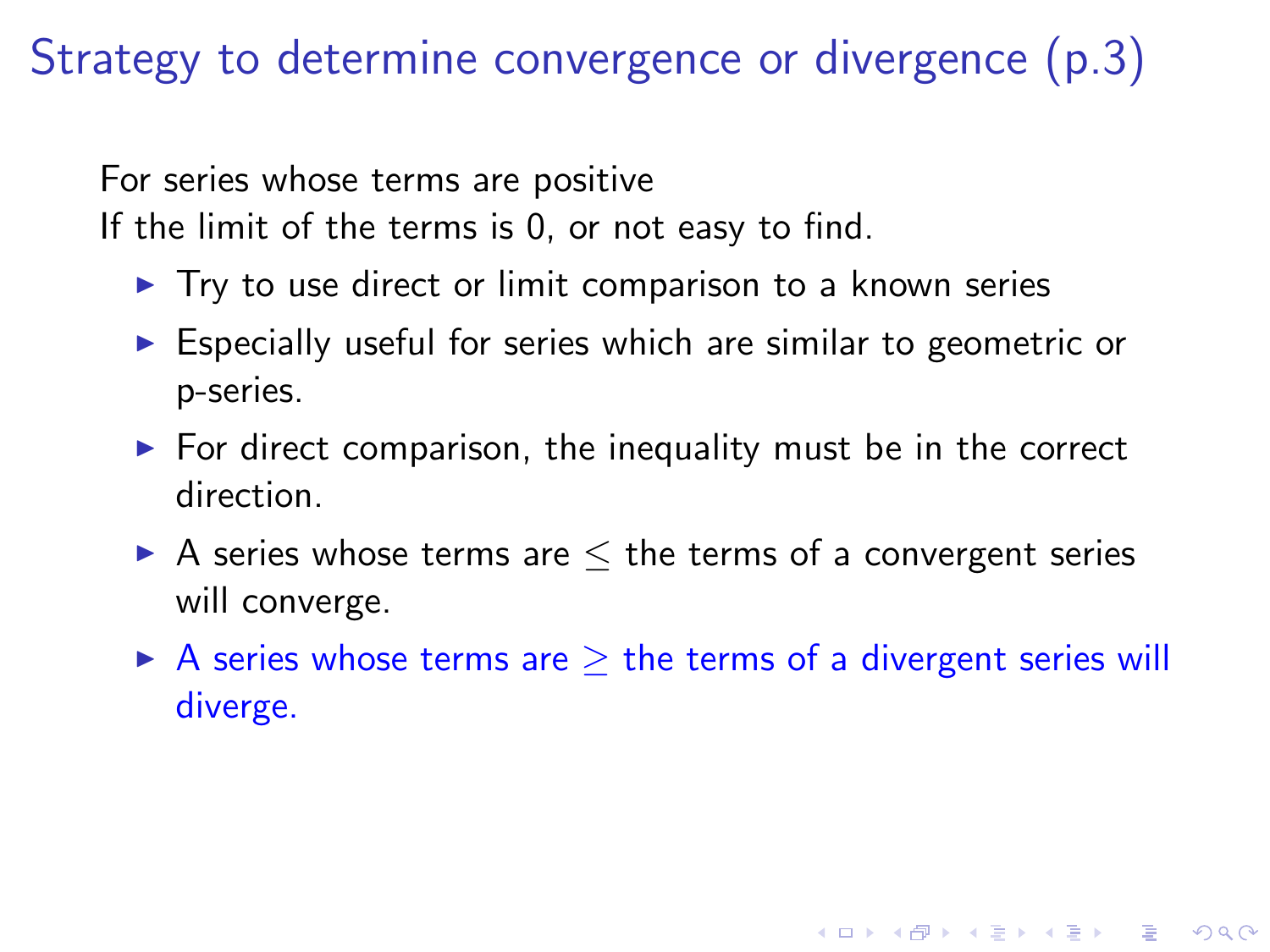For series whose terms are positive If the limit of the terms is 0, or not easy to find.

- $\triangleright$  Try to use direct or limit comparison to a known series
- $\triangleright$  Especially useful for series which are similar to geometric or p-series.
- $\triangleright$  For direct comparison, the inequality must be in the correct direction.
- A series whose terms are  $\leq$  the terms of a convergent series will converge.
- A series whose terms are  $\geq$  the terms of a divergent series will diverge.
- $\triangleright$  Limit comparison may work if the direct comparison inequality is in the wrong direction.

**K ロ ▶ K @ ▶ K 할 X X 할 X 및 할 X X Q Q O**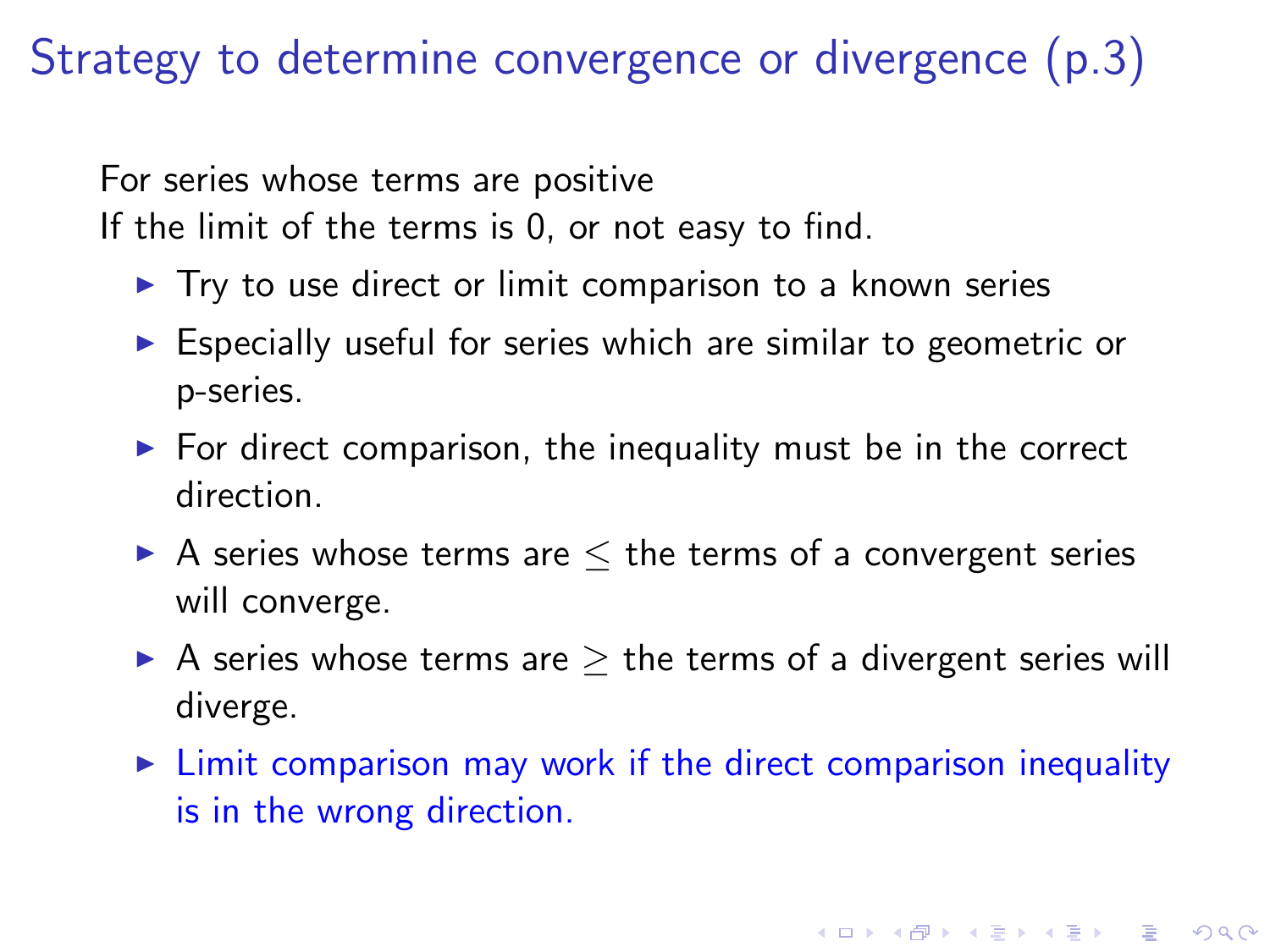$\triangleright$  For series whose terms are rational expressions involving polynomials or polynomials under radical signs, try Comparison or Limit Comparison if the terms are positive

**K ロ ▶ K @ ▶ K 할 X X 할 X 및 할 X X Q Q O**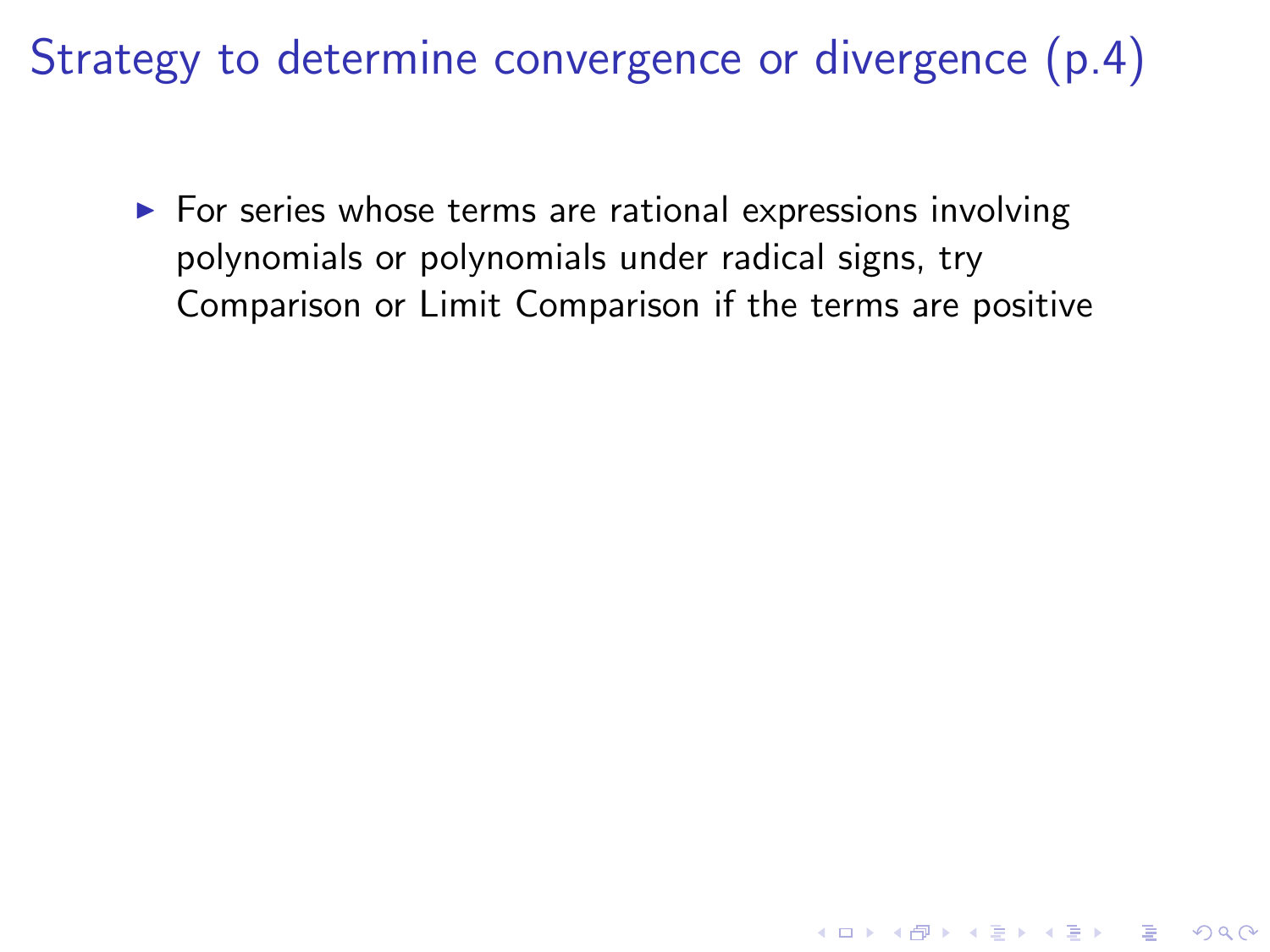- $\triangleright$  For series whose terms are rational expressions involving polynomials or polynomials under radical signs, try Comparison or Limit Comparison if the terms are positive
- $\triangleright$  For series whose terms involve factorials, the only test we know that will work is the Ratio Test.

**KORKA SERKER ORA**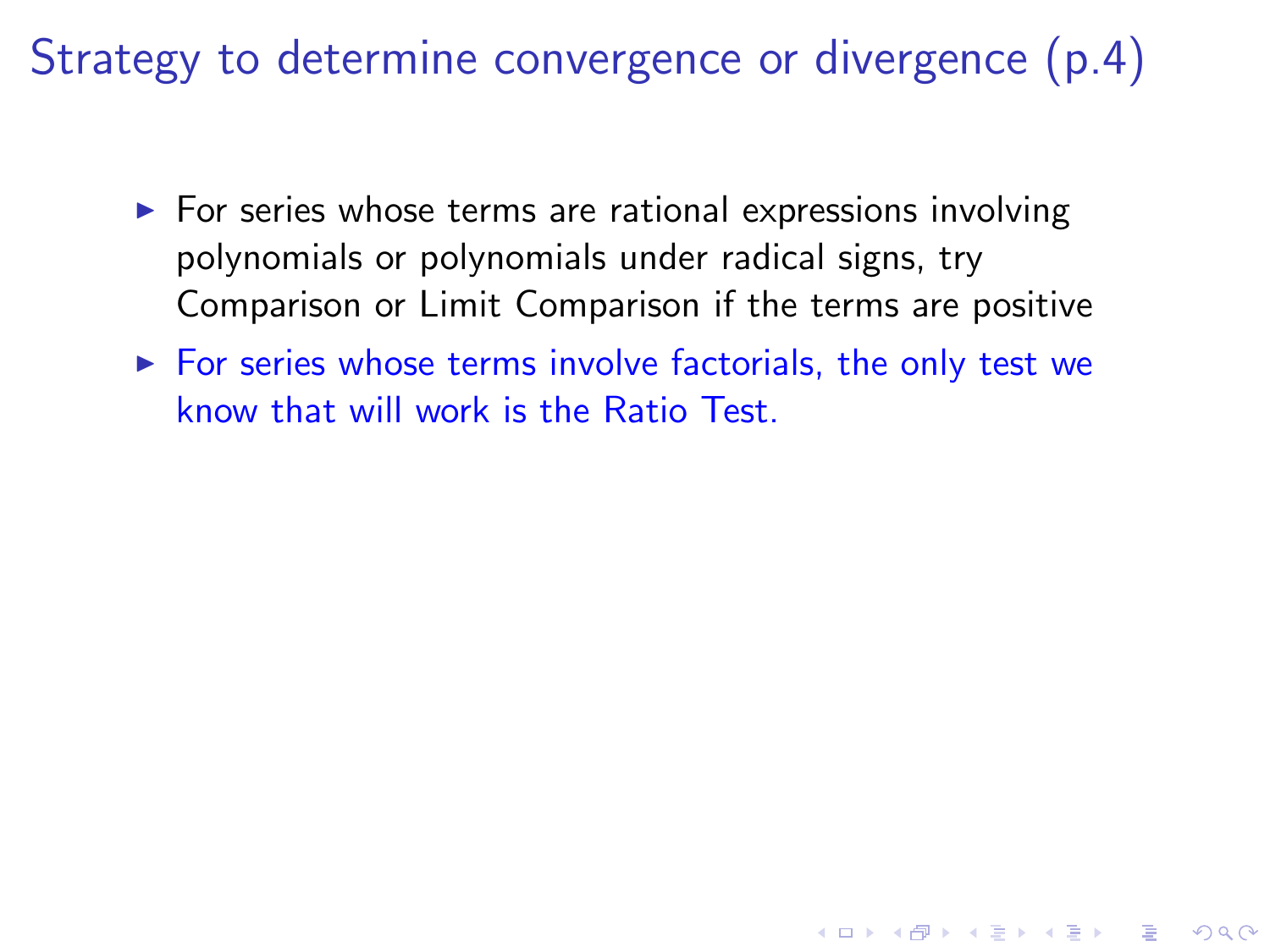- $\triangleright$  For series whose terms are rational expressions involving polynomials or polynomials under radical signs, try Comparison or Limit Comparison if the terms are positive
- $\triangleright$  For series whose terms involve factorials, the only test we know that will work is the Ratio Test.
- $\triangleright$  For series whose terms involve constants raised to a power that is a function of n (like  $2^{n+1}$ ), the Ratio Test may work.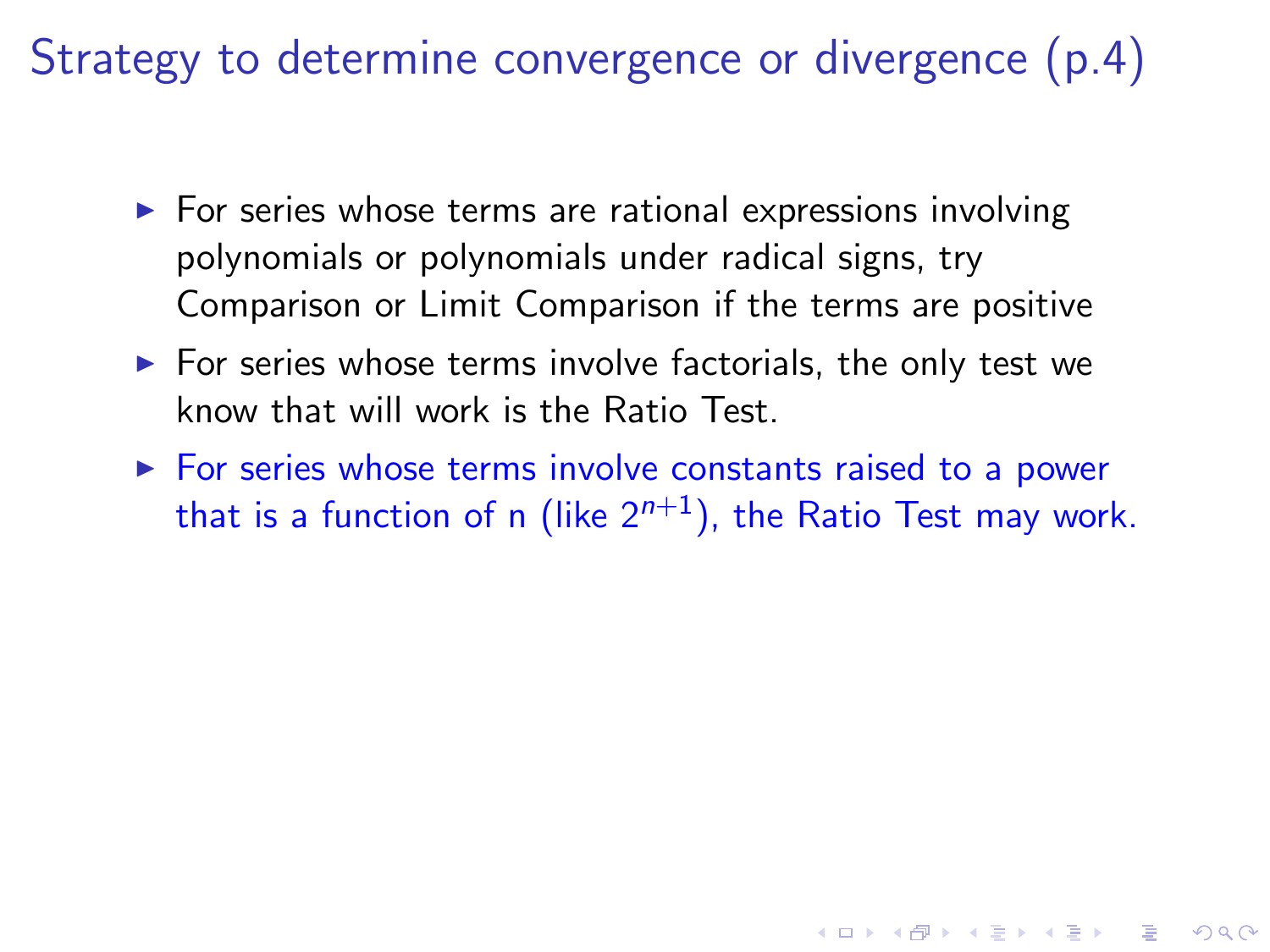- $\triangleright$  For series whose terms are rational expressions involving polynomials or polynomials under radical signs, try Comparison or Limit Comparison if the terms are positive
- $\triangleright$  For series whose terms involve factorials, the only test we know that will work is the Ratio Test.
- $\triangleright$  For series whose terms involve constants raised to a power that is a function of n (like  $2^{n+1}$ ), the Ratio Test may work.
- $\triangleright$  Is it an alternating series? Try the Alternating Series Test.

**KORKAR KERKER EL VOLO**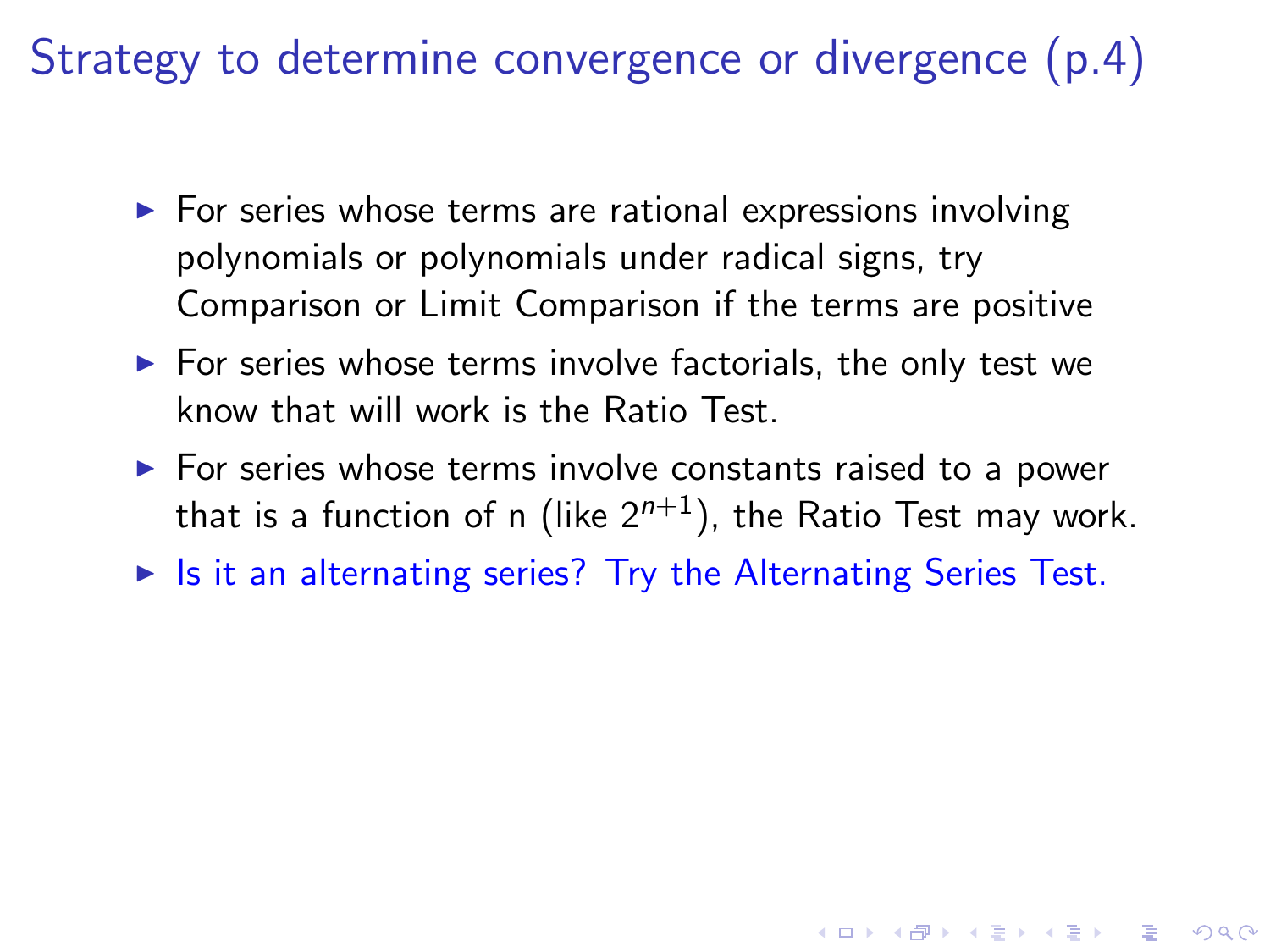- $\triangleright$  For series whose terms are rational expressions involving polynomials or polynomials under radical signs, try Comparison or Limit Comparison if the terms are positive
- $\triangleright$  For series whose terms involve factorials, the only test we know that will work is the Ratio Test.
- $\triangleright$  For series whose terms involve constants raised to a power that is a function of n (like  $2^{n+1}$ ), the Ratio Test may work.
- If It an alternating series? Try the Alternating Series Test.
- If you can rewrite the terms of the series as  $(b_n)^n$ , the Root Test may work.

**KORKAR KERKER EL VOLO**